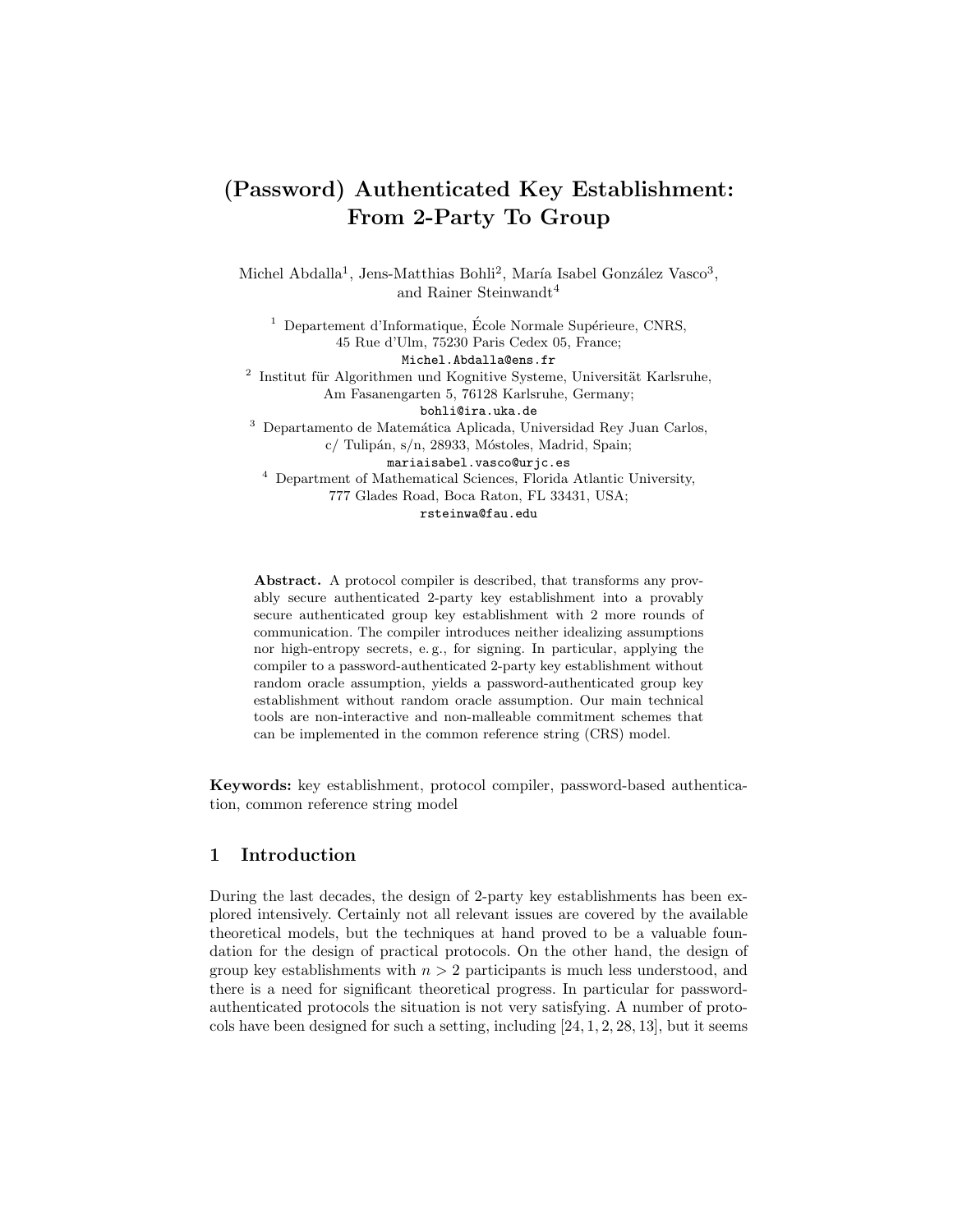to be a non-trivial task to establish strong provable security guarantees without making idealized assumptions.

One valuable tool for breaking down the task of designing a group key establishment protocol into conceptually simpler steps are protocol compilers that build on the security of a given 2-party solution: It seems a plausible design approach to start with a 2-party key establishment and then to apply an efficient compiler which derives the desired n-party solution. Indeed, a number of such generic constructions have been discussed in the literature, including [9, 25, 17]. Remarkably, all proposed constructions rely, to the best of our knowledge, on the use of high-entropy secrets for achieving security against active adversaries. In particular, for the case of password-based authentication in the standard model, no generic 2-to-n compiler seems to be known. The only result in this direction we are aware of is a construction of Abdalla et al.  $[1, 2]$  to extend a 2-party solution to the 3-party case.

Our contribution. We describe a compiler that enables the derivation of an authenticated group key establishment protocol from an arbitrary authenticated 2-party key establishment (AKE). In particular, for a password-authenticated 2-party key establishment (PAKE) we obtain a password-authenticated group key establishment. Our compiler does not impose idealizing assumptions or highentropy secrets for authentication. The suggested construction builds on the use of non-interactive and non-malleable commitments, which in the Common Reference String (CRS) model are known to be implementable through IND-CCA2 secure encryption schemes. For the security proof, we build on a model adapted from  $[18, 20, 6]$  which in turn builds on  $[4, 3]$ . The structure of our compiler is inspired by the constant-round protocol recently proposed by Bohli et al. [6] which in turn builds on  $[8, 14, 15]$ . If the underlying 2-party protocol requires r rounds of communication, the group key establishment output by the compiler takes  $r + 2$  rounds.

Organization of the paper. In the next section we recall the basic components of the security framework. We also address some specifics of password-based authentication, a scenario where the application of our protocol compiler seems particularly attractive. Thereafter, we detail the suggested protocol compiler and present the respective security proof. Section 4 indicates some possible applications of our compiler.

# 2 Security Model and Security Goals

For our compiler, we assume the availability of a common reference string (CRS) which, similarly as in [14, 6], encodes

- i) the necessary information for implementing a non-interactive and non-malleable commitment scheme,
- ii) a uniformly at random chosen element from a family of universal hash functions and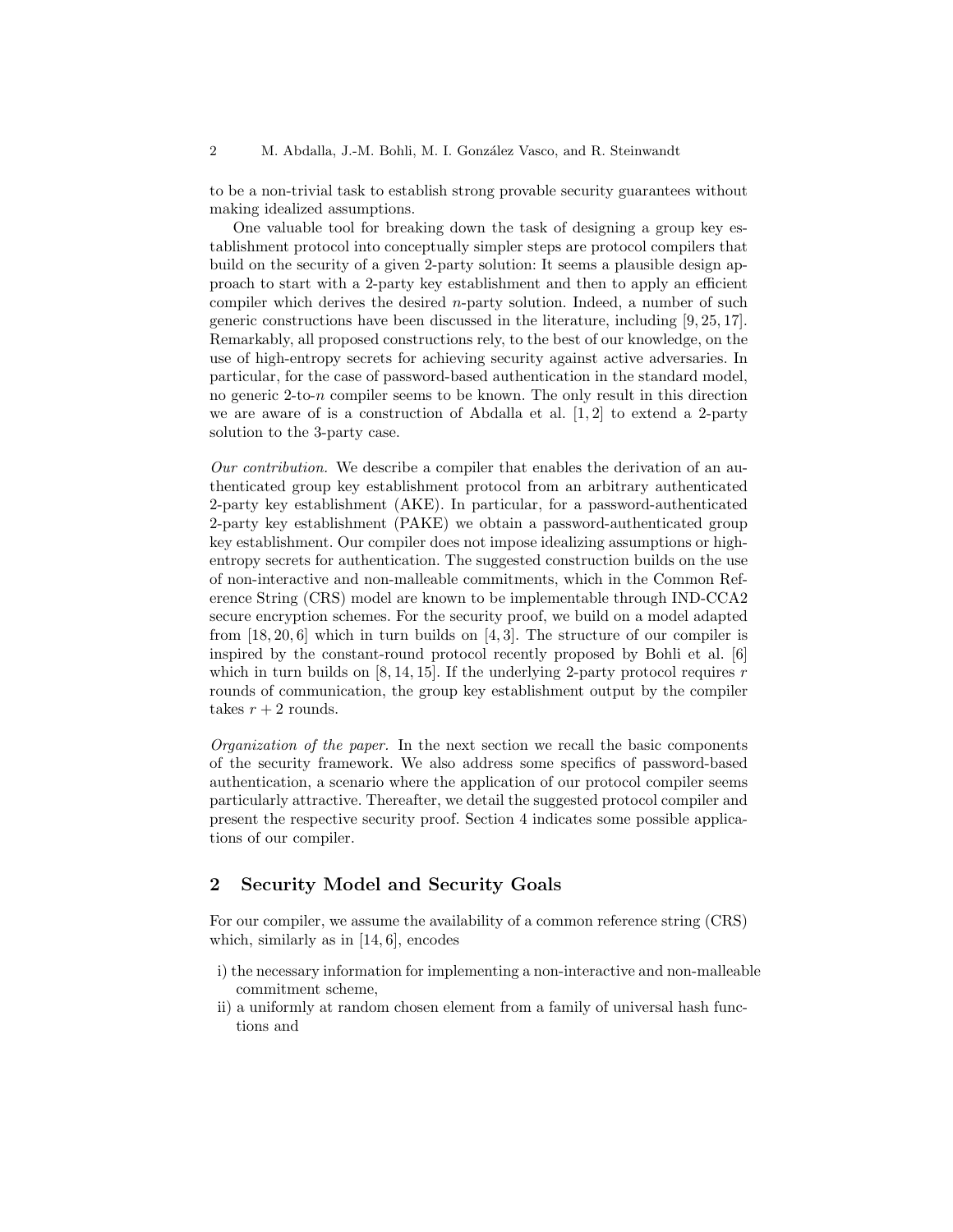(Password) Authenticated Key Establishment: From 2-Party To Group 3

iii) two values  $v_0$ ,  $v_1$  that will serve as arguments for a pseudorandom function when computing the session identifier and session key.

The total set of users will be denoted by  $\mathcal P$  and is assumed to be of polynomial size. By  $\mathcal{U} = \{U_1, \ldots, U_n\} \subseteq \mathcal{P}$  we denote the set of protocol participants. We assume that shared (low- or high-entropy) secrets needed for authentication are generated in a trusted initialization phase. During this trusted initialization phase, also possibly needed public keys may be distributed to all potential protocol participants. If authentication is based on shared secrets, we may either assume that each pair of protocol participants  $U_i, U_j \in \mathcal{U}$  shares such a secret or that the complete set of protocol participants  $U$  shares one common secret (our compiler is provably secure in either case). We assume that all secrets are chosen independently.

Specifics for password-based authentication. In the case of password-authenticated key establishment, we assume a dictionary  $\mathcal{D} \subseteq \{0,1\}^*$  to be publicly available. It is supposed to be efficiently recognizable and of constant or polynomial size. In particular, a polynomially bounded adversary is able to exhaust the complete dictionary D. We assume that all passwords are chosen independently and uniformly at random from D.

#### 2.1 Communication Model and Adversarial Capabilities

As mentioned earlier, our security model is essentially adopted from [6] which in turn builds on [8, 14, 15, 5]. Moreover, as we consider forward secrecy, we also include a Corrupt-oracle. As usual, users are modeled as probabilistic polynomial time (ppt) Turing machines. For our proofs, we may either use uniform or nonuniform Turing machines.

*Protocol instances.* Each protocol participant  $U \in \mathcal{U}$  may execute a polynomial number of protocol *instances* in parallel. A single instance  $\Pi_i^{s_i}$  can be interpreted as a process executed by protocol participant  $U_i$ . Throughout, the notation  $\Pi_i^{s_i}$  $(i \in \mathbb{N})$  will be used to refer to instance  $s_i$  of protocol participant  $U_i \in \mathcal{U}$ . To each instance we assign seven variables:

 $used_i^{s_i}$  indicates whether this instance is or has been used for a protocol run. The used<sup> $s_i$ </sup> flag can only be set through a protocol message received by the

instance due to a call to the Execute- or to the Send-oracle (see below); state<sup>s<sub>i</sub></sup> keeps the state information needed during the protocol execution;

 $\mathsf{term}_{i}^{\dot{s}_{i}}$  shows if the execution has terminated;

- $\mathsf{sid}_i^{s_i}$  denotes a public session identifier that can serve as identifier for the session key  $sk_i^{s_i}$ . Note that even though we do not construct session identifiers as session transcripts, the adversary is allowed to learn all session identifiers;
- $\text{pid}_i^{s_i}$  stores the set of identities of those users that  $\Pi_i^{s_i}$  aims at establishing a key with—including  $U_i$  himself;
- $\mathrm{acc}_i^{s_i}$  indicates if the protocol instance was successful, i.e., the user accepted the session key;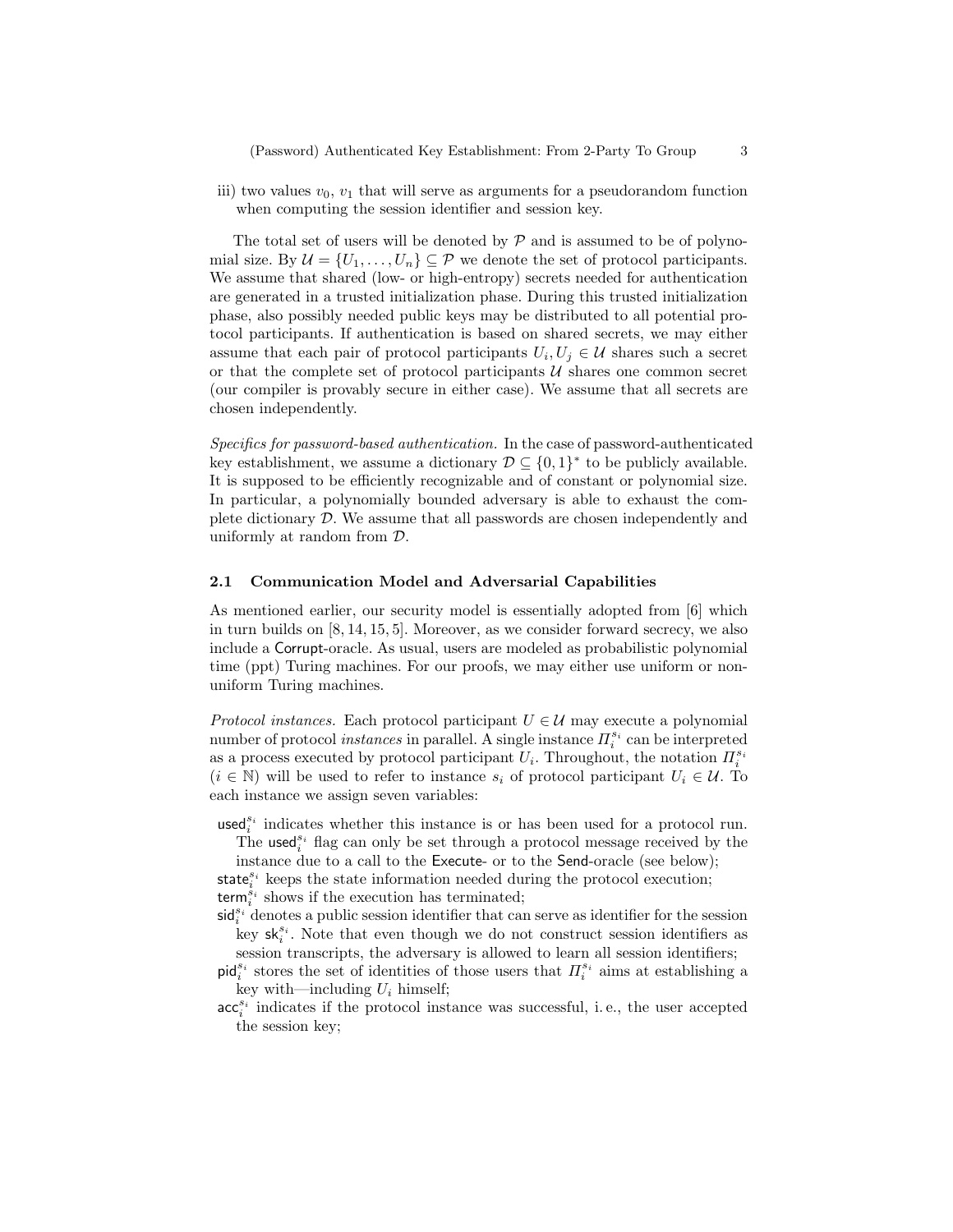- 4 M. Abdalla, J.-M. Bohli, M. I. González Vasco, and R. Steinwandt
- $sk_i^{s_i}$  stores the session key once it is accepted by  $\Pi_i^{s_i}$ . Before acceptance, it stores a distinguished NULL value.

For more details on the usage of the variables we refer to the work of Bellare et al. in [3].

Communication network. We assume arbitrary point-to-point connections among users to be available. The network is non-private and fully asynchronous: The adversary may delay, eavesdrop, insert and delete messages at will.

Adversarial capabilities. We consider ppt adversaries only. Let b be a bit chosen uniformly at random. The capabilities of an adversary  $A$  are made explicit through a number of *oracles* allowing  $A$  to communicate with protocol instances run by the users:

- $\mathsf{Send}(U_i, s_i, M)$  This sends message  $M$  to the instance  $\Pi_i^{s_i}$  and returns the reply generated by this instance. If  $A$  queries this oracle with an unused instance  $\Pi_i^{s_i}$  and  $M \subseteq \mathcal{P}$  a set of identities of principals, the used<sup>s<sub>i</sub>-flag is set, pid<sub>i</sub><sup>s<sub>i</sub></sub></sup></sup> initialized with  $\mathsf{pid}_i^{s_i} := \{U_i\} \cup M$ , and the initial protocol message of  $\overline{H}_i^{s_i}$ is returned.
- Execute( $\{ \prod_{u_1}^{s_{u_1}}, \ldots, \prod_{u_\mu}^{s_{u_\mu}} \}$ ) This executes a complete protocol run among the specified unused instances of the respective users. The adversary obtains a transcript of all messages sent over the network. A query to the Execute oracle is supposed to reflect a passive eavesdropping. In particular, for a password-authenticated setting, no online-guess for the secret password can be implemented with a query to this oracle.

Reveal $(U_i, s_i)$  This yields the value stored in  $\mathsf{sk}_i^{s_i}$ .

- Test( $U_i, s_i$ ) Provided that the session key is defined (i.e.  $\mathrm{acc}_i^{s_i} = \mathrm{true}$  and  $sk_i^{s_i} \neq \text{NULL}$ ) and instance  $\Pi_i^{s_i}$  is fresh (see the definition of freshness below), A can execute this oracle query at any time when being activated. Then, the session key  $\mathsf{sk}_i^{s_i}$  is returned if  $b = 0$  and a uniformly chosen random session key is returned if  $b = 1$ . In this model, an arbitrary number of Test queries is allowed for the adversary  $A$ , but once the Test oracle returned a value for an instance  $\Pi_i^{s_i}$ , it will return the same value for all instances partnered with  $\Pi_i^{s_i}$  (see the definition of partnering below).
- Corrupt $(U_i)$  This returns all long-term secrets of user  $U_i$ . In case of passwordbased authentication, all passwords held by  $U_i$  are returned. In the case of  $U_i$  having long-term private keys, e.g., for signing, these private keys are returned.

Remark 1. The model described above seems apparently stronger than those normally used elsewhere since it allows for multiple Test queries. Nevertheless, one can easily show the two notions to be equivalent via a standard hybrid argument with a loss of a factor  $q$  in the reduction, with  $q$  being the total number of protocol instances. A similar model was also considered by Abdalla et al. in [2] to prove the security of their password-authenticated 3-party key establishment. Fortunately, as pointed out in  $[2]$ , the loss of a factor q in the reduction can be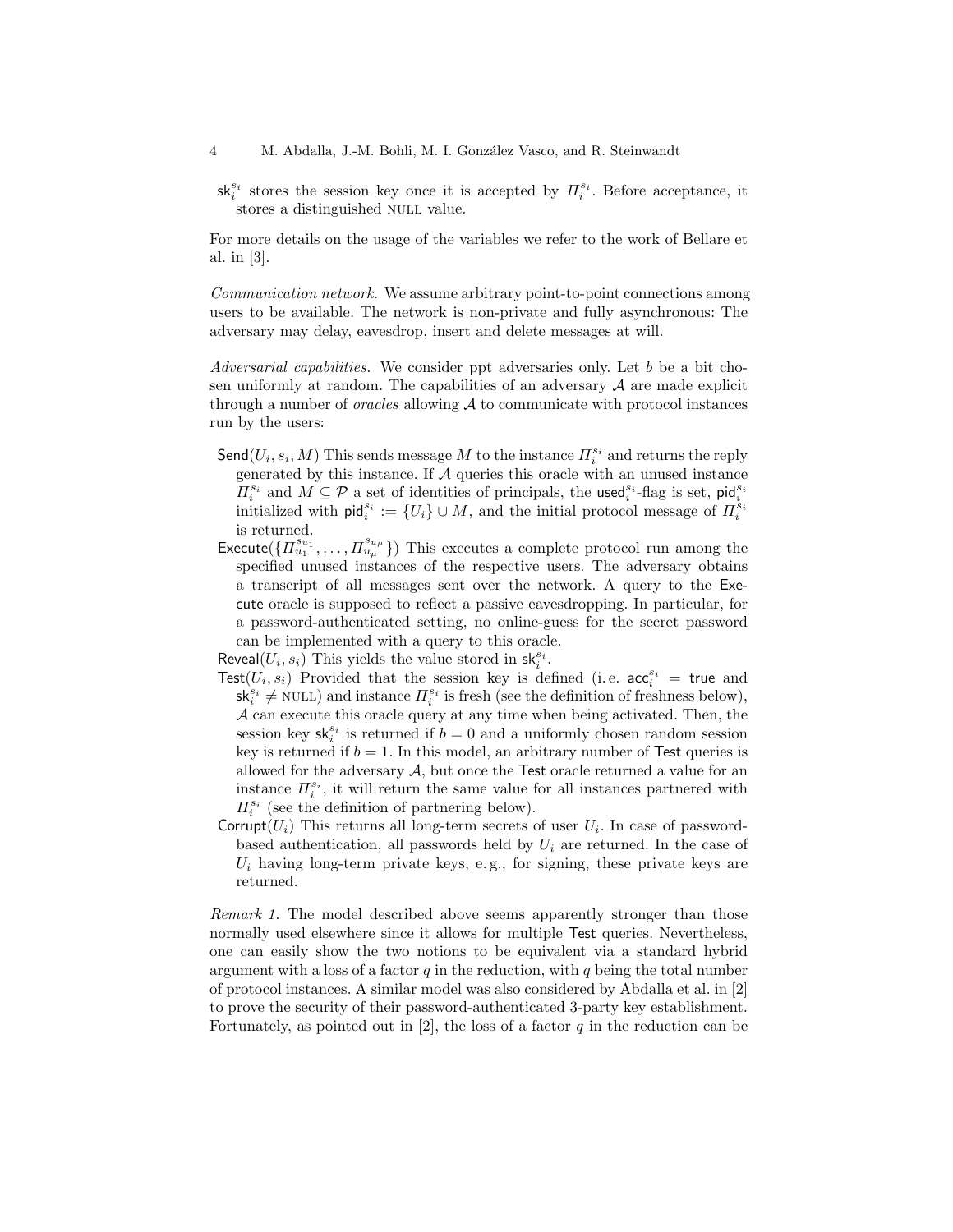avoided in most cases as several of the existing schemes (e.g., [19, 20, 15]) already meet this apparently stronger notion of security. This is due to the fact that, in their security proofs, they show that all fresh session keys that can be tested by the adversary are indistinguishable from random.

#### 2.2 Correctness, Integrity and Secrecy

Before we define correctness, integrity and secrecy, we introduce partnering to express which instances are associated in a common protocol session.

Partnering. We refer to instances  $\Pi_i^{s_i}$ ,  $\Pi_j^{s_j}$  as being partnered if  $\text{pid}_i^{s_i} = \text{pid}_j^{s_j}$ ,  $\mathsf{sid}_i^{s_i} = \mathsf{sid}_j^{s_j}, \, \mathsf{sk}_i^{s_i} = \mathsf{sk}_j^{s_j} \, \, \text{and} \, \, \mathsf{acc}_i^{s_i} = \mathsf{acc}_j^{s_j} = \mathsf{true}.$ 

To avoid trivial cases, we assume that an instance  $\Pi_i^{s_i}$  always accepts the session key constructed at the end of the corresponding protocol run if no deviation from the protocol specification has occurred. Moreover, we want that all users in the same protocol session come up with the same session key, and we capture this in the subsequent notion of correctness.

Correctness. We call a group key establishment protocol P correct, if in the presence of a passive adversary  $\mathcal{A}$ —i.e.,  $\mathcal{A}$  must neither use the Send nor the Corrupt oracle—the following holds: for all  $i, j$  with both  $\mathsf{sid}_i^{s_i} = \mathsf{sid}_j^{s_j}$  and  $\mathsf{acc}_i^{s_i} =$  $\mathsf{acc}_j^{s_j} = \mathsf{true}, \text{ we have } \mathsf{sk}_i^{s_i} = \mathsf{sk}_j^{s_j} \neq \text{NULL} \text{ and } \mathsf{pid}_i^{s_i} = \mathsf{pid}_j^{s_j}.$ 

Key integrity. By definition, correctness takes only passive attacks into account. In contrast, key integrity imposes no restrictions on the adversary's oracle access: We say that a correct group key establishment protocol fulfills key integrity, if with overwhelming probability all instances of users that have accepted with the same session identifier  $\mathsf{sid}^{s_j}_{j}$  hold identical session keys  $\mathsf{sk}^{s_j}_{j}$  and identical partner identifiers  $\mathsf{pid}_j^{s_j}$ .

Next, for detailing the security definition, we will have to specify under which conditions a Test-query may be executed.

Freshness. A Test-query should only be allowed to those instances holding a key that is not for trivial reasons known to the adversary. To this aim, an instance  $\Pi^{s_i}_i$  is called *fresh* if none of the following holds:

- For some  $U_j$  ∈ pid<sup>s<sub>i</sub></sup> a query Corrupt $(U_j)$  was executed before a query of the form  $\mathsf{Send}(U_k, s_k, M)$  has taken place, for some message (or set of identities) M and some  $U_k \in \text{pid}_i^{s_i}$ .
- The adversary earlier queried Reveal( $U_j$ ,  $s_j$ ) with  $\Pi_i^{s_i}$  and  $\Pi_j^{s_j}$  being partnered.

The idea of this definition is that revealing a session key from an instance  $\Pi^{s_i}_i$ trivially yields the session key of all instances partnered with  $\Pi_i^{s_i}$ , and hence this kind of "attack" will be excluded in the security definition.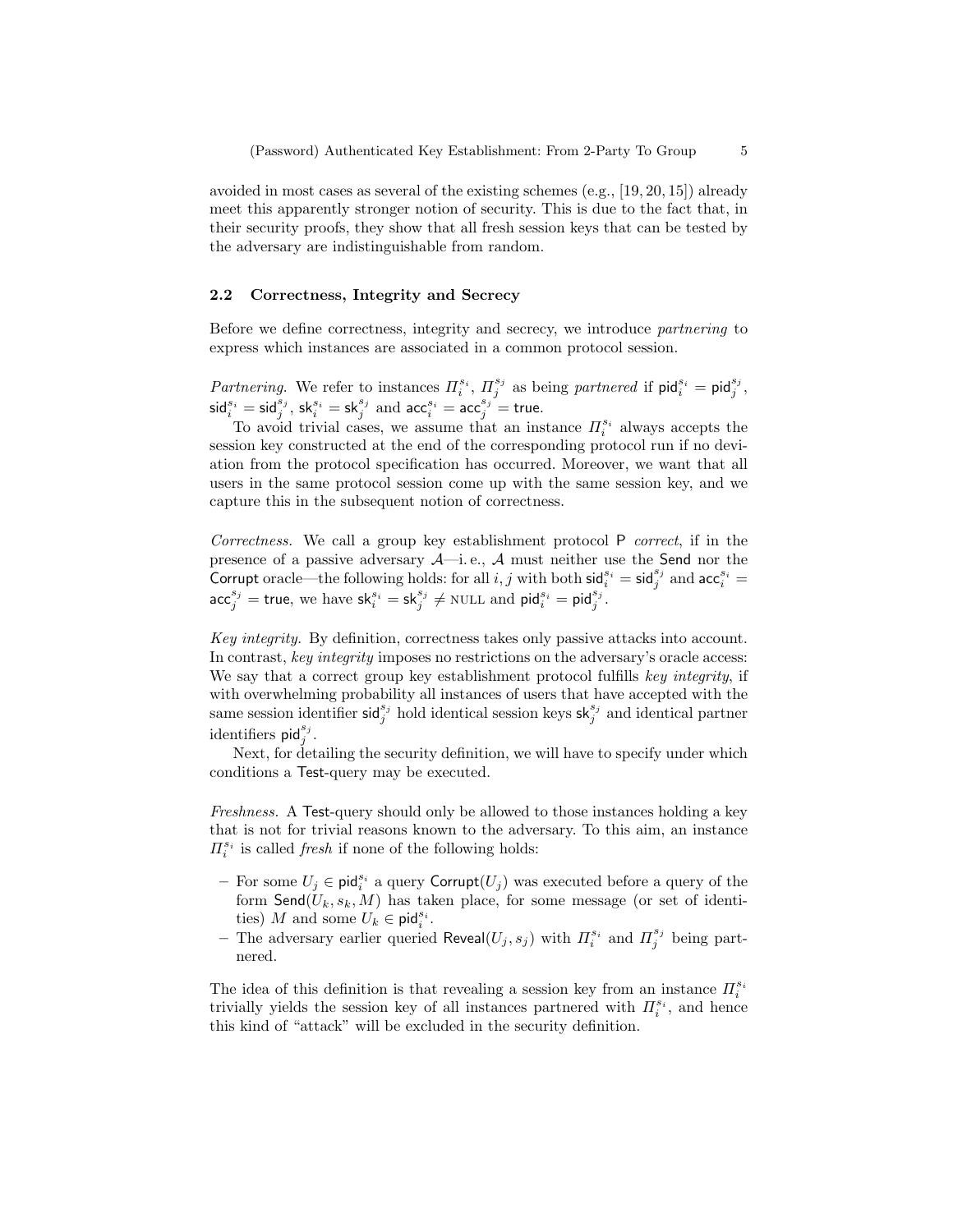Security/key secrecy. For a secure group key establishment protocol, we have to impose a corresponding bound on the adversary's advantage: The advantage  $\mathsf{Adv}_{\mathcal{A}}(\ell)$  of a ppt adversary  $\mathcal A$  in attacking protocol P is a function in the security parameter  $\ell$ , defined as

$$
Adv_{\mathcal{A}} := |2 \cdot Succ - 1|.
$$

Here Succ is the probability that the adversary queries Test only on fresh instances and guesses correctly the bit b used by the Test oracle (without violating the freshness of those instances queried with Test) :

In the case of password-authenticated key establishment, due to the polynomial size of the dictionary  $D$ , we cannot prevent an adversary from correctly guessing shared passwords with non-negligible probability. Thus, for the password-authenticated setting, our goal is to restrict the adversary  $\mathcal A$  to onlineverification of password guesses, namely, to prove that  $\mathsf{Adv}_{\mathcal{A}}$  is only negligibly above the probability  $A$  has guessed a shared password online. We introduce a function  $\varepsilon$  to capture such weaknesses that originate in the employed authentication technique. For the password case,  $\varepsilon$  should bound  $\mathcal{A}$ 's probability of guessing a shared password, assuming he is not able to test (online) more than a constant number of passwords per protocol instance.

*Remark 2.* Following the spirit of  $[14, 6]$ , it would be desirable to restrict the number of passwords that can be guessed online to *one* per protocol instance. As described, our compiler accesses the underlying authenticated 2-party key establishment as a black-box only, and our security proof does not guarantee that only one password can be verified per instance. For specific instances a tighter security reduction may be possible, however.

Definition 3. We say that an authenticated group key establishment protocol P is  $\varepsilon$ -secure, if for every ppt adversary  $A$  the following inequality holds for some negligible function negl:

$$
\mathsf{Adv}_{\mathcal{A}}(\ell, q_{\text{send}}) \le \varepsilon(\ell, q_{\text{send}}) + \text{negl}(\ell),\tag{1}
$$

where  $\ell$  is the security parameter and  $q_{\text{send}}$  is the number of different protocol instances A queries the Send oracle with. The function  $\varepsilon$  is expected to be at most linear in its second variable, i.e. the number of Send queries.

Forward Secrecy. We follow the spirit of the definition of forward secrecy from [19], yet our definition is weaker: we consider the "weak corruption model" of [3] in which corrupting a principal means only retrieving his long term secret keys. Forward secrecy is then achieved if such corruption does not give the adversary any information about previously agreed session keys. This same approach has also been taken in [7, 16].

Remark 4. Note that our definition of freshness allows for Test queries to instances such that their (or their partners') long term secret keys have been revealed to the adversary by a Corrupt query as long as no Send query has been asked to any of these instances (or their partners) after the Corrupt query. Thus, the above definition of  $\varepsilon$ -security implies forward secrecy in this sense.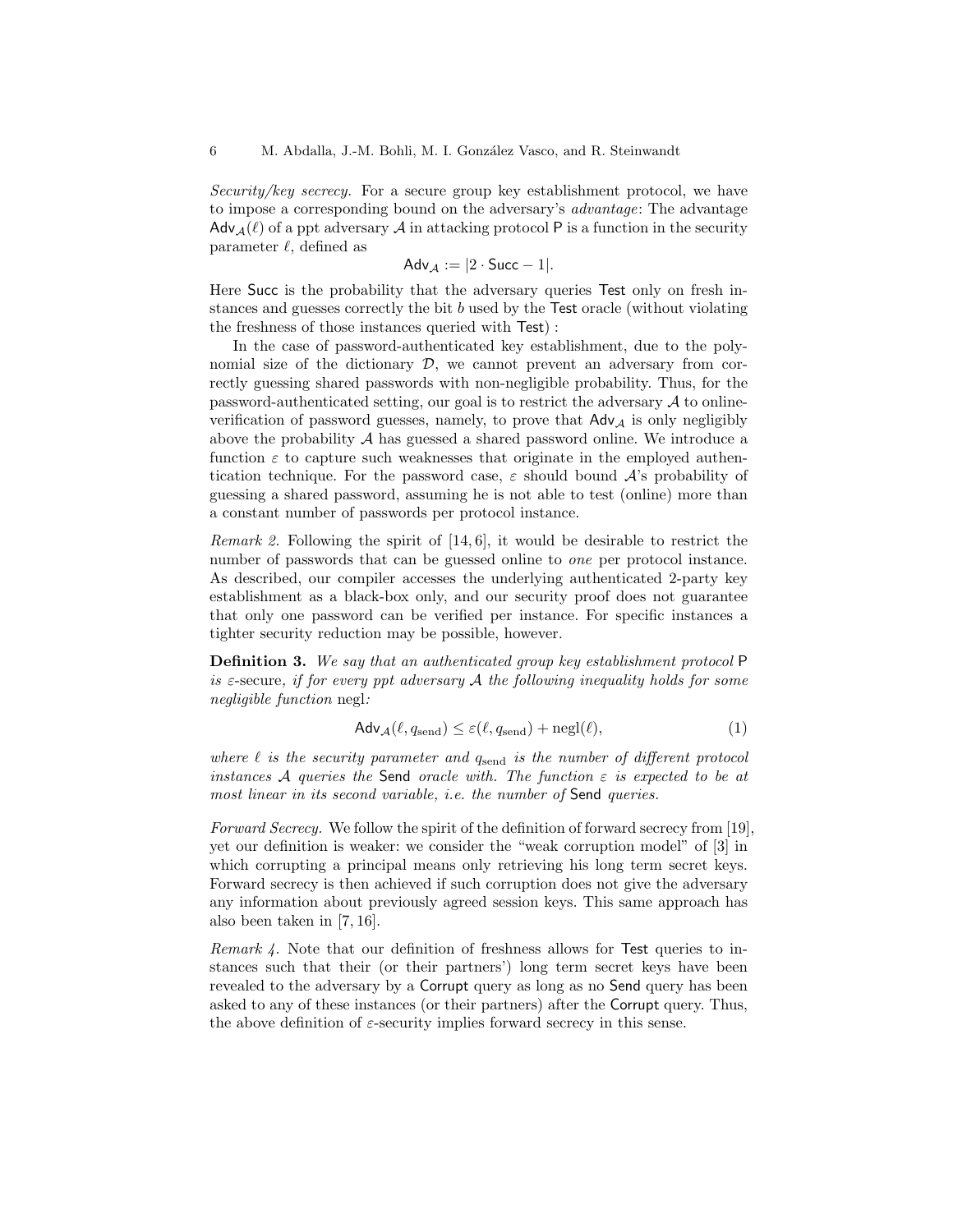## 3 From Two to Group: A Compiler

In this section, we describe how an *n*-party AKE can be derived from any 2party AKE carrying over its essential security properties. Our compiler assumes the availability of a 2-party key establishment that is  $\varepsilon$ -secure in the sense of Definition 3, where  $\varepsilon$  is defined according to the authentication method used. Our construction then yields an  $\hat{\varepsilon}$ -secure *n*-party AKE where  $\hat{\varepsilon}$  is bounded by  $4 \cdot \varepsilon$ .

#### 3.1 Tools

For the actual compiler, black-box access to the authenticated 2-party key establishment suffices, and Fig. 1 captures this access with an oracle  $2-AKE(\cdot, \cdot)$  that upon input of two principals  $U_i, U_j \in \mathcal{P}$  (or rather their identities), returns the respective output of the 2-party protocol. We assume this output to be either a secret key  $\kappa \in \{0,1\}^k$  or a special symbol  $\top$  indicating that the key establishment failed (due to adversarial interference). Additionally, the tools involved in our construction are:

- a non-interactive non-malleable commitment scheme  $[12]$  C, fulfilling the following requirements:
	- 1. it must be perfectly binding, i. e., every commitment c defines at most one value decommit $(c)$ ;
	- 2. it must achieve non-malleability for multiple commitments—if an adversary receives commitments to a (polynomial sized) set of values  $\nu$  he must not be able to output commitments to a (polynomial sized) set of values  $\beta$  related to  $\nu$  in a known way.

Note that in the CRS model with a common reference string  $\rho$ , the above commitment schemes  $\mathcal{C} = \mathcal{C}_{\rho}$  can be constructed from any public key encryption scheme that is non-malleable and secure for multiple encryptions (in particular, from any IND-CCA2 secure public key encryption scheme).

- a collision-resistant pseudorandom function family  $\mathcal{F} = \{F^\ell\}_{\ell \in \mathbb{N}}$  as used by Katz and Shin [21]. We assume  $F^{\ell} = \{F^{\ell}_{\eta}\}_{{\eta \in \{0,1\}^L}}$  to be indexed by a superpolynomial sized set  $\{0,1\}^L$  and denote by  $v_0 = v_0(\ell)$  a publicly known value such no ppt adversary can find two different indices  $\lambda \neq \lambda' \in \{0,1\}^L$ such that  $F_{\lambda}(v_0) = F_{\lambda}(v_0)$ . For deriving the session key we use another public value  $v_1$  which fulfills the above collision-resistance condition as well and is also encoded in the CRS (see [21] for more details).
- a family of universal hash functions  $UH$  that maps the concatenation of bitstrings from  $\{0,1\}^{kn}$  and a partner  $\text{pid}_i^{s_i}$  onto  $\{0,1\}^L$ . The CRS selects one universal hash function UH from this family. We use UH to select an index within the aforementioned collision-resistant pseudorandom function family.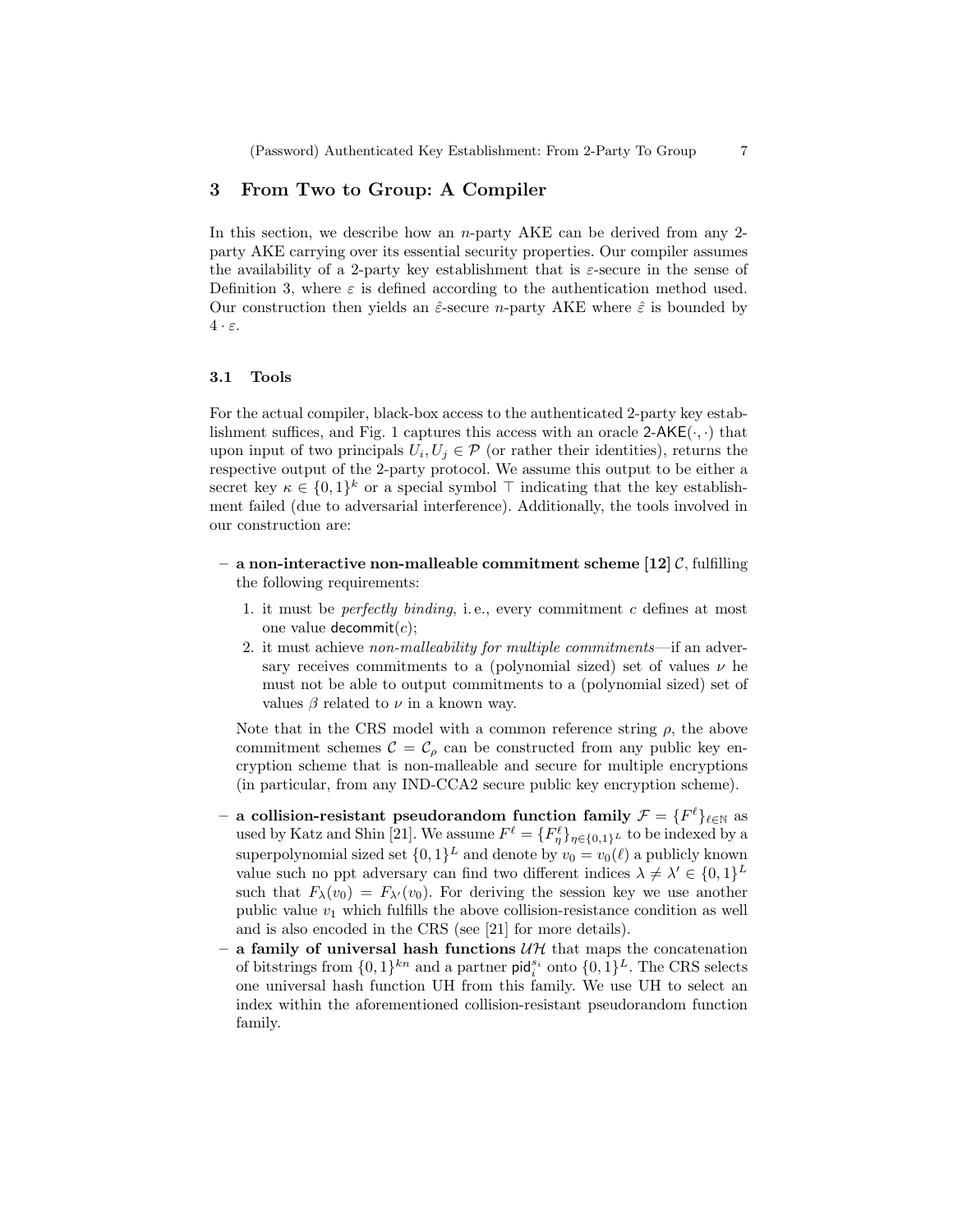8 M. Abdalla, J.-M. Bohli, M. I. González Vasco, and R. Steinwandt

#### 3.2 Design Rationale

The idea of our compiler is inspired in the classical construction of Burmester and Desmedt [8], where the trick of constructing a group key from pairwise agreed keys among the group principals was first introduced. Further, our construction in some sense generalizes the design of  $[6]$ , that builds an *n*-party PAKE on Gennaro and Lindell's 2-party PAKE. Once the pairwise key establishments have been completed, each principal must commit to the XOR-value of the two keys he shares with his neighbors. This value is disclosed in a subsequent round, allowing all principals to derive each of the 2-party keys, from which both the session identifier and the session key will be derived. Intuitively, if an adversary has not been able to pervert the security of any of the 2-party protocol executions involved, neither will he be able to retrieve any information about the resulting group session key (for XORs of "randomly looking" elements should look as well random to him). Moreover, integrity is also provided by an argument similar to the one in [6].

The compiler does not rely on further authentication techniques than those used in the basic 2-party AKE protocol, neither on any further idealization assumption. Also, our design is symmetric in the sense that all users perform the same steps. Fig. 1 shows the three rounds of our construction, adding 2 rounds to those of the underlying 2-party AKE. For the sake of readability, we do not explicitly refer to instances  $s_i$  of users. Also, we omit the  $\text{pid}_i^{s_i}$ -values, assuming that when the protocol is initiated (via a Send or Execute call) each participant involved receives a message informing him of the actual pid of the session, which in addition makes him aware of his position in the "cycle" of involved principals and therefore the 2-AKE step (Round 0) can be performed accordingly.

Remark 5. The compiler can be applied to any polynomial number of participants  $n \geq 2$ . The case  $n = 2$  is not excluded, but to some extent pathological: Here the compiler executes the underlying 2-party AKE twice, so that each party obtains two independent keys  $\vec{K}_i$ ,  $\vec{K}_i$ , which are then combined to form the actual session key.

#### 3.3 Security Analysis

Assume that we are given a correct and secure authenticated 2-party key establishment protocol. Assume further that  $\mathcal C$  is a non-interactive non-malleable commitment scheme and  $\mathcal F$  a collision-resistant pseudorandom function family. In the following, we show that under these assumptions the compiler in Fig. 1 yields a correct and secure group key establishment. In particular, this is true when the underlying 2-party AKE protocol is based on passwords.

**Theorem 6.** Let  $\mathcal F$  be a family of secure collision-resistant pseudorandom functions, let  $C$  be a non-interactive perfectly binding non-malleable commitment scheme, and let 2-AKE be a correct and  $\varepsilon$ -secure authenticated 2-party key establishment protocol. Then the protocol in Fig. 1 is a correct and  $4 \cdot \varepsilon$ -secure authenticated group key establishment protocol, which also provides key integrity.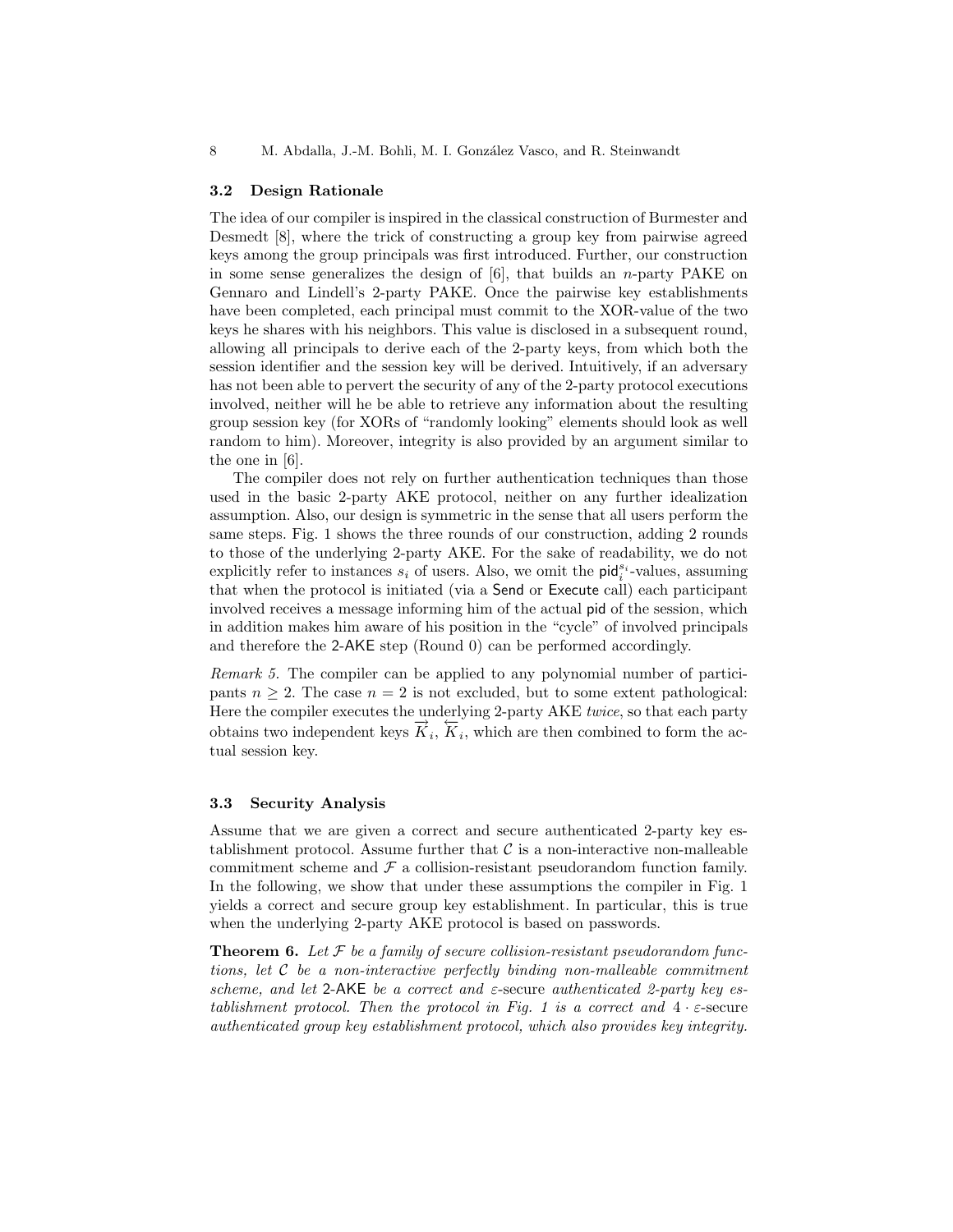Round 0:

2-AKE: For  $i = 1, ..., n$  execute 2-AKE $(U_i, U_{i+1})$ .<sup>a</sup> Thus, each user  $U_i$  holds two keys  $\overrightarrow{K}_i$ ,  $\overrightarrow{K}_i$  shared with  $U_{i+1}$  respectively  $U_{i-1}$ .

Round 1:

**Computation:** Each  $U_i$  computes

 $X_i := \overrightarrow{K}_i \oplus \overleftarrow{K}_i$ 

and chooses a random  $r_i$  to compute a commitment  $C_i = C_\rho(i, X_i; r_i)$ . **Broadcast:** Each  $U_i$  broadcasts  $M_i^1 := (U_i, C_i)$ 

Round 2:

**Broadcast:** Each  $U_i$  broadcasts  $M_i^2 := (U_i, X_i, r_i)$ 

**Check:** Each  $U_i$  checks that  $X_1 \oplus X_2 \oplus \cdots \oplus X_n = 0$  and the correctness of the commitments. If at least one of these checks fails, set  $acc_i := false$  and terminate the protocol execution.

**Computation:** Each  $U_i$  sets  $K_i := \overleftarrow{K}_i$  and computes the  $n-1$  values

 $K_{i-j} := \overleftarrow{K}_i \oplus X_{i-1} \oplus \cdots \oplus X_{i-j} \quad (j = 1, \ldots, n-1),$ 

defines a master key

$$
K:=(K_1,\ldots,K_n,\mathsf{pid}_i),
$$

and sets  $sk_i := F_{UH(K)}(v_1)$ ,  $sid_i := F_{UH(K)}(v_0)$  and  $acc_i := true$ .

<sup>a</sup> All indices are to be taken in a cycle, i.e.,  $U_{n+1} = U_1$ , etc.



Proof. Correctness. In an honest execution of the protocol, it is easy to verify that all participants in the protocol will terminate by accepting and computing the same session identifier and session key.

Integrity. Owing to the collision-resistance of the family  $\mathcal{F}$ , all oracles that accept with identical session identifiers use with overwhelming probability the same index value  $UH(K)$  and therewith also derive the same session key and have identical partner identifiers.

Key secrecy. The proof of key secrecy will proceed in a sequence of games, starting with the real attack against the key secrecy of the group key exchange protocol and ending in a game in which the adversary's advantage is 0, and for which we can bound the difference in the adversary's advantage between any two consecutive games. Following standard notation, we denote by  $\mathsf{Adv}(\mathcal{A}, G_i)$ the advantage of the adversary  $A$  in Game i. Furthermore, for clarity, we classify the Send queries into 3 categories, depending on the stage of the protocol to which the query is associated, starting with Send-0 and ending with Send-2. Send-t denotes the Send query associated with round t for  $t = 0, 1, 2$ .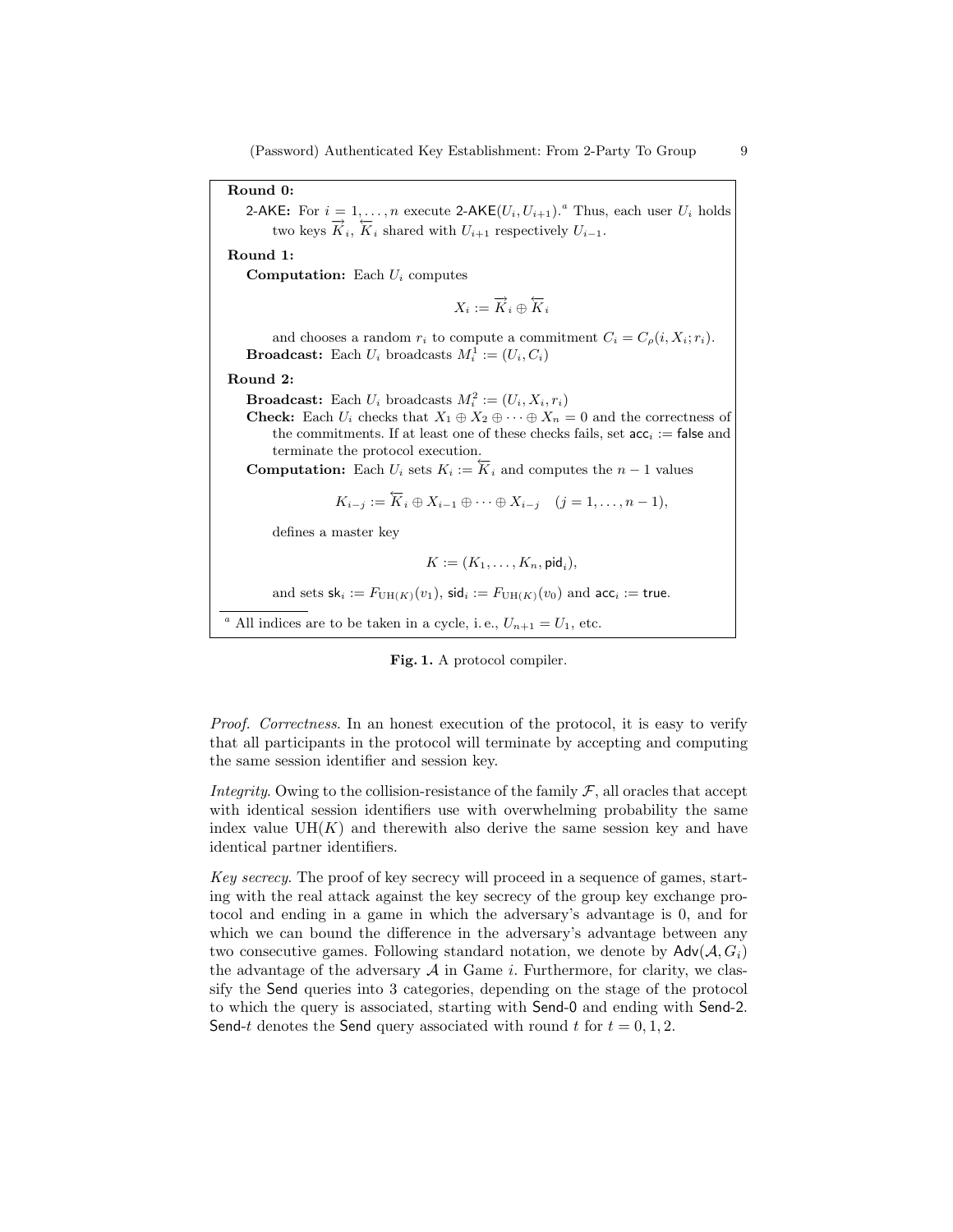Game 0. This first game corresponds to a real attack, in which all the parameters, such as the public parameters in the common reference string and the long-term secrets associated with each user, are chosen as in the actual scheme. By definition,  $\mathsf{Adv}(\mathcal{A}, G_0) = \mathsf{Adv}(\mathcal{A})$ .

**Game 1.** In this game, for  $i = 1, \ldots, n$ , we modify the simulation of the Send and Execute oracles so that, whenever an instance  $\Pi^{s_i}_i$  is still considered fresh at the end of Round 0, the keys  $\overleftrightarrow{K}_i$  and  $\overrightarrow{K}_i$  that it shares with instances  $\Pi_{i-1}^{s_{i-1}}$  and  $\Pi_{i+1}^{s_{i+1}}$  are replaced with random values from the appropriate set. An instance  $\prod_{i=1}^{s_i}$  is considered fresh at the end of Round 0 if it has not halted or rejected and if no query  $\text{Corrupt}(U_j)$  for some  $U_j \in \text{pid}_i^{s_i}$  has been asked by the adversary before a query of the form  $\mathsf{Send}(U_k,s_k,M)$  for some  $U_k\in \mathsf{pid}_i^{s_i}$  and some message M.

Note that the distance between this game and the previous one is bounded by the probability that the adversary breaks the security of any of the underlying 2-AKE protocols. More precisely, we have

$$
\bigl|\mathsf{Adv}(\mathcal{A}, G_1) - \mathsf{Adv}(\mathcal{A}, G_0)\bigr| \leq 2 \cdot \mathsf{Adv}_{2\text{-}\mathsf{AKE}}(\ell, 2 \cdot q_{\text{send}}),
$$

where  $q_{send}$  represents the number of *different* protocol instances in Send queries. The factor 2 multiplying  $q_{send}$  emerges because one instance in the group key protocol builds on two instances of the 2-AKE protocol for the key establishment with the right and left neighbor, respectively. The other factor 2 is due to the security definition which states that the advantage of an adversary is twice its success probability minus 1.

To prove this, we show how an adversary  $A_{2-AKE}$  is constructed from a given adversary A distinguishing Game  $G_1$  from Game  $G_0$ .

 $A_{2-AKE}$  is given access to a simulation of the 2-AKE protocol as outlined in Section 2. To answer its queries,  $A_{2-AKE}$  will associate each user instance  $\Pi_i^{s_i}$  in the group protocol with two independent instances of the same user in the 2-AKE protocol. Now, whenever A makes a Corrupt query,  $A_{2-AKE}$  answers it by querying the Corrupt oracle of the 2-AKE protocol and returns the same answer. To answer an Execute query,  $A_{2-AKE}$  first queries the Execute oracle of the 2-AKE protocol with the corresponding instances to obtain the transcript for Round 0. To simulate the following rounds,  $A_{2-AKE}$  first queries the Test oracle of the 2-AKE protocol with the corresponding instances and uses the returned values as the keys  $K_i$  and  $\overrightarrow{K}_i$ . To answer a Send-0 query,  $A_{2-AKE}$  queries the Send oracle of the 2-AKE protocol with the corresponding instance and returns its response. To answer Send queries pertaining rounds 1 and 2,  $A_{2-AKE}$  first sets the values of the keys  $K_i$  and  $K_i$  by querying either the Test or Reveal oracle of the 2-AKE protocol with the corresponding instances and proceeds with the simulation as in the previous game. More precisely, if an instance  $\Pi^{s_i}_i$ in the group protocol is still considered fresh at the beginning of Round 1, then  $A_{2-AKE}$  queries the Test oracle of the 2-AKE protocol with the corresponding instances in the 2-AKE protocol. Otherwise,  $A_{2-AKE}$  queries the Reveal oracle.

Finally, one can easily see that the view of  $A$  corresponds to Game  $G_0$  if Test reveals the actually exchanged key and to Game  $G_1$  if Test returns a random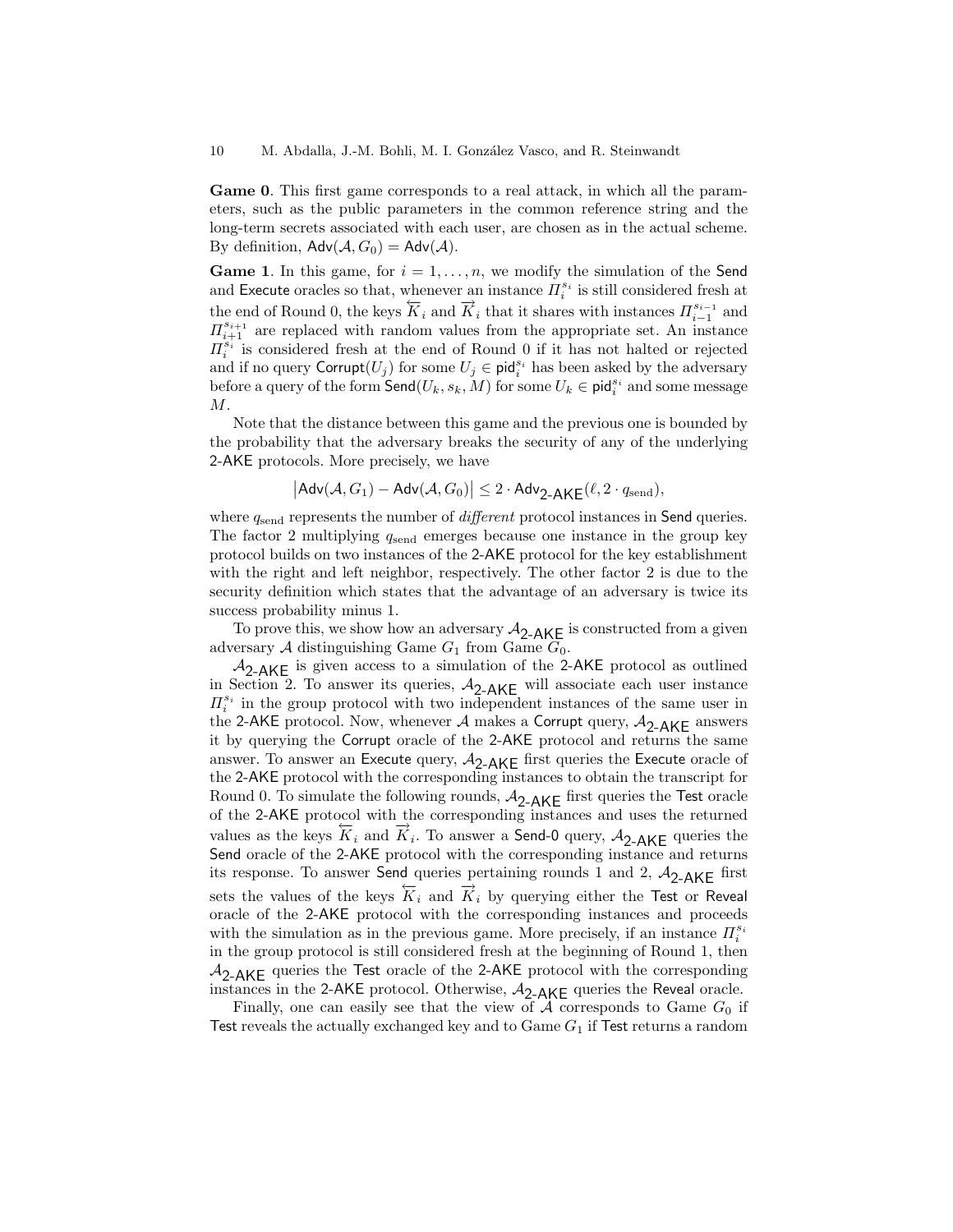element from the key space. Thus,  $A$  succeeds distinguishing Game  $G_0$  and Game  $G_1$  with a probability of at most  $\mathsf{Adv}_{2\_\mathsf{AKF}}(\ell, 2 \cdot q_{\text{send}}).$ 

Game 2. In this game, we change the simulation of the Send oracle so that a fresh instance  $\Pi_i^{s_i}$  does not accept in Round 2 whenever one commitment  $C_j$  for  $j \neq i$ it receives in Round 1 was generated by the simulator but not generated by the respective instance  $\Pi_j^{s_j}, j \neq i$  in the same session. At this, we take two instances  $\Pi_{\alpha_0}^{s_{\alpha_0}}, \Pi_{\alpha_r}^{s_{\alpha_r}}$  for being in the *same session*, if there is a sequence of instances  $(\Pi_{\alpha_\mu}^{s_{\alpha_\mu}})_{0 \leq \mu \leq r}$  such that for each  $\mu = 0, \ldots, r-1$  the instances  $\Pi_{\alpha_\mu}^{s_{\alpha_\mu}}$  and  $\Pi_{\alpha_{\mu+1}}^{s_{\alpha_{\mu+1}}}$ are partnered through an execution of the underlying 2-party key establishment (i.e., they hold a common 2-party session key  $\overrightarrow{K}_{\alpha_{\mu}} = \overleftarrow{K}_{\alpha_{\mu+1}}$  associated with the same session identifier and the same two protocol participants).

The adversary  $A$  can detect the difference to Game  $G_1$  if  $A$  replayed a commitment that should have led to acceptance in Round 2 in that game. Because the committed value  $X_i$  is a random value independent of previous messages, the probability for this is negligible.

$$
|\mathsf{Adv}(\mathcal{A}, G_2) - \mathsf{Adv}(\mathcal{A}, G_1)| \le \mathrm{negl}(\ell)
$$

To see why, note that given one session, an instance  $\Pi^{s_i}_i$  expects commitments  $C_j$  to  $(j, X_j)$ , such that  $X_1 \oplus \cdots \oplus X_n = 0$ .  $\prod_{i=1}^{s_i}$  will only accept with negligible probability if all commitments where generated by the simulator, however, not being exactly the commitments  $C_j$ ,  $j \neq i$  by the respective oracles  $\Pi_j^{s_j}$ ,  $j \neq i$  of the session. This can be seen as follows: The equation

$$
X_1\oplus\cdots\oplus X_n=0
$$

results in

$$
\overleftarrow{K}_1 \oplus \overrightarrow{K}_1 \oplus \cdots \oplus \overleftarrow{K}_n \oplus \overrightarrow{K}_n = 0.
$$

For  $\Pi_i^{s_i}$ ,  $X_i = \overleftrightarrow{K}_i \oplus \overrightarrow{K}_i$  is given where  $\overleftrightarrow{K}_i$  is shared with  $U_{i-1}$  and  $\overrightarrow{K}_i$  is shared with  $U_{i+1}$ . Because the commitment  $C_i$  includes the index of user  $U_i$  and is perfectly binding, the adversary  $A$  cannot reveal the commitments if they are permuted within the participants of the session. As by now all keys are random values, the probability for any XOR sum of keys not consisting exactly of the keys in one session (thus canceling each other w.r.t. XOR) to be 0 is only  $1/2^k$ . The adversary  $A$  is at maximum capable of doing this  $q_{send}$  times, giving him a probability  $q_{\rm send}/2^k$  of distinguishing the games.

Game 3. This game reproduces the modification also for *adversary-generated* commitments: The simulation of the Send oracle changes so that a fresh instance  $\Pi_i^{s_i}$  does not accept in Round 2 whenever one commitment  $C_j$  for  $j \neq i$  it receives in Round 1 was adversary-generated. The adversary's advantage diverges only negligibly from the previous game:

$$
|\mathsf{Adv}(\mathcal{A}, G_3) - \mathsf{Adv}(\mathcal{A}, G_2)| \le \mathrm{negl}(\ell)
$$

To prove this, we construct a malleability attacker  $A_{COM}$  to the commitment scheme from an adversary A that comes up with a commitment  $C_j$  to  $\Pi_i^{s_i}$  such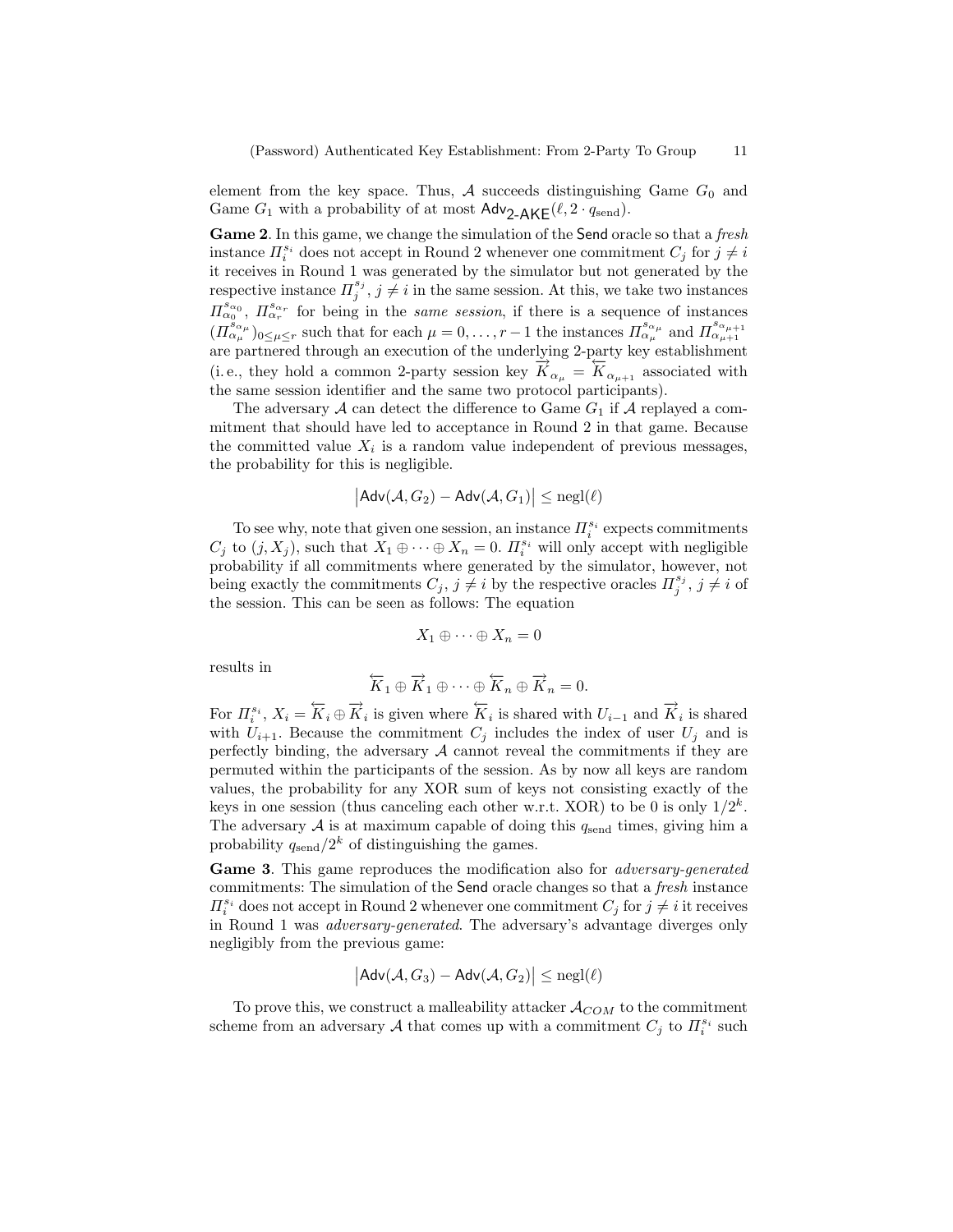that  $\Pi_i^{s_i}$  would accept in Game  $G_2$  but not in Game  $G_3$ . Our goal is to show that the probability with which  $A_{COM}$  succeeds in outputting a related vector of commitments is related to the probability with which  $A$  can distinguish Games  $G_3$  from  $G_2$ .

 $\mathcal{A}_{COM}$  is given commitments  $C_i = C_{\rho}(i, X_i; r_i)$  for  $i = 1, \ldots, n$  where the  $X_i$  values are random bitstrings fulfilling  $X_1 \oplus \cdots \oplus X_n = 0$ . For bitstrings  $X'_i$ ,  $i = 1, \ldots, n$ , the 2*n*-ary relation is given by

$$
\mathcal{R}(X_1,\ldots,X_n,X'_1,\ldots,X'_n)=1
$$

if and only if

 $X'_1 \oplus \cdots \oplus X'_n = 0$  and  $X_i = X'_i$  for at least one index  $i \in \{1, \ldots, n\}.$ 

 $\mathcal{A}_{COM}$  starts by guessing the first instance  $\Pi_i^{s_i}$  to receive from  $\mathcal A$  a set of commitments  $C'_j$ , for  $j \neq i$ , with at least one of these commitments being *adversary*generated. For all sessions other than the one in which  $\Pi_i^{s_i}$  is involved,  $\mathcal{A}_{COM}$ simulate the oracles exactly as it would in Game  $G_2$ . For the session in which  $\Pi_i^{s_i}$  is involved,  $\mathcal{A}_{COM}$  uses the  $C_i$  values that it has received as input to answer Send-1 queries. Then, as soon as A provides  $\Pi_i^{s_i}$  with a set of commitments  $C'_j$ for  $j \neq i$ , then  $\mathcal{A}_{COM}$  halts the simulation and outputs this set along with  $C_i$ .

One can easily see that  $\mathcal{A}_{COM}$  will succeed in outputting a set of related commitments satisfying the relation  $\mathcal R$  if it guesses correctly the first instance to receive a set of commitments containing at least one adversary-generated commitment and passing the verification test. This is true because games  $G_3$ and  $G_2$  are indistinguishable up to that point and the simulation of the oracles by  $\mathcal{A}_{COM}$  is perfect.

By definition of non-malleability, the success probability of  $\mathcal{A}_{COM}$  is only negligibly greater than that of an adversary who does not see the list of commitments  $C_i$  for  $i = 1, \ldots, n$ . If no commitments are given, an adversary's probability to send valid commitments  $C_j$  for  $j \neq i$  such that  $X'_1 \oplus \cdots \oplus X_i \oplus \cdots \oplus X'_n = 0$ is  $q_{\rm send}/2^k$  as in the previous game. As a result, the non-malleability of the commitment scheme guarantees that the adversary's success probability with access to these commitments is negligibly close to  $q_{send}/2^k$ , thus, being negligible in total.

Game 4. Now the simulation of the Execute and Send oracles are modified at the point of computing the session key. The simulator keeps a list of assignments  $(K_1, \ldots, K_n, \mathsf{sk}_i^{s_i})$ . Once an instance receives the last Send-2 query, the simulator computes  $K_1, \ldots, K_n$  and checks if for this sequence a master key was already issued and assigns this key to the instance. If no such entry exists in the list, the simulator chooses a session key  $\mathsf{sk}_i^{s_i} \in \{0,1\}^{\ell}$  uniformly at random.

The master key  $K = (K_1, \ldots, K_n, \text{pid}_i^{s_i})$  has, once the  $X_i$  are public, sufficient entropy such that the output of the pseudorandom function  $F_{UH(K)}$  is distinguishable from a random  $\mathsf{sk}_i^{s_i}$  with negligible probability only.

$$
|\mathsf{Adv}(\mathcal{A}, G_4) - \mathsf{Adv}(\mathcal{A}, G_3)| \le \mathrm{negl}(\ell).
$$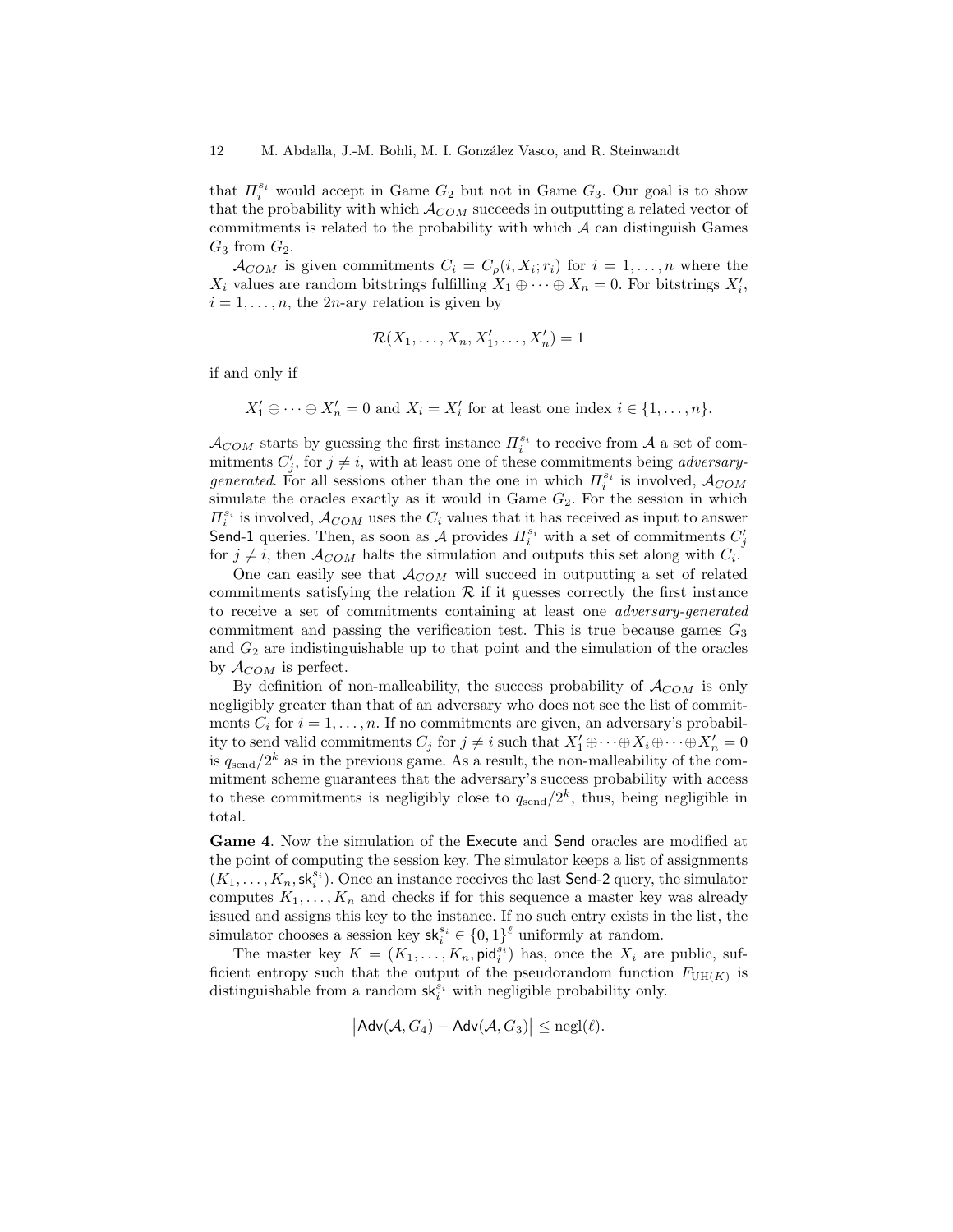In Game  $G_4$ , all session keys are chosen uniformly at random and the adversary has no advantage.

$$
\mathsf{Adv}(\mathcal{A}, G_4) = 0.
$$

 $\Box$ 

# 4 Applications and Comments

The above compiler allows for the construction of very efficient authenticated group key exchange protocols adding up to the "base" 2-AKE only two rounds of communication. As we have remarked, our compiler adds neither any authentication tool nor any additional idealization assumptions to the base scheme.

Example 7. Applying our compiler to a password-authenticated 2-party key establishment offering forward secrecy, we immediately obtain a forward secure password-authenticated group key establishment. It should be pointed out here, however, that stronger notions of forward secrecy than ours can be considered [19]. Actually, it is an interesting question to explore whether the KOY 2-AKE from [19] (or variants of it) can be proven secure in our model—therewith yielding through application of our compiler the first forward secure passwordauthenticated group key establishment.

Of course, our compiler can also be applied in the random oracle model—in practice this means to replace the "full-fledged" commitment scheme and the family of collision resistant pseudorandom functions through the (more efficient) use of a cryptographic hash function (cf. [21]). Going one step further, from an engineering perspective it is tempting to apply the compiler to an efficient authenticated 2-party key establishment, even if no security proof in the above model is available. Of course, in this case our security analysis does not yield a provable security statement on the resulting group key establishment.

Example 8. A natural starting point for applying our compiler would be the (H)MQV family discussed in [27, 23, 26, 22]. The resulting scheme could be rather efficient in practice, but the available formal security analysis builds on a model due to Canetti and Krawczyk [11]. We have not attempted to carry out a security analysis in the model underlying the above discussion and consequently cannot claim provable security guarantees of a derived group key establishment.

### 5 Conclusions

The compiler we presented allows the construction of authenticated group key establishment schemes based on any provably secure authenticated 2-party key establishment. At this forward secrecy is taken into account, and the suggested compiler does not introduce new idealizing assumptions or tools for authentication, like an existentially unforgeable signature scheme. In terms of efficiency,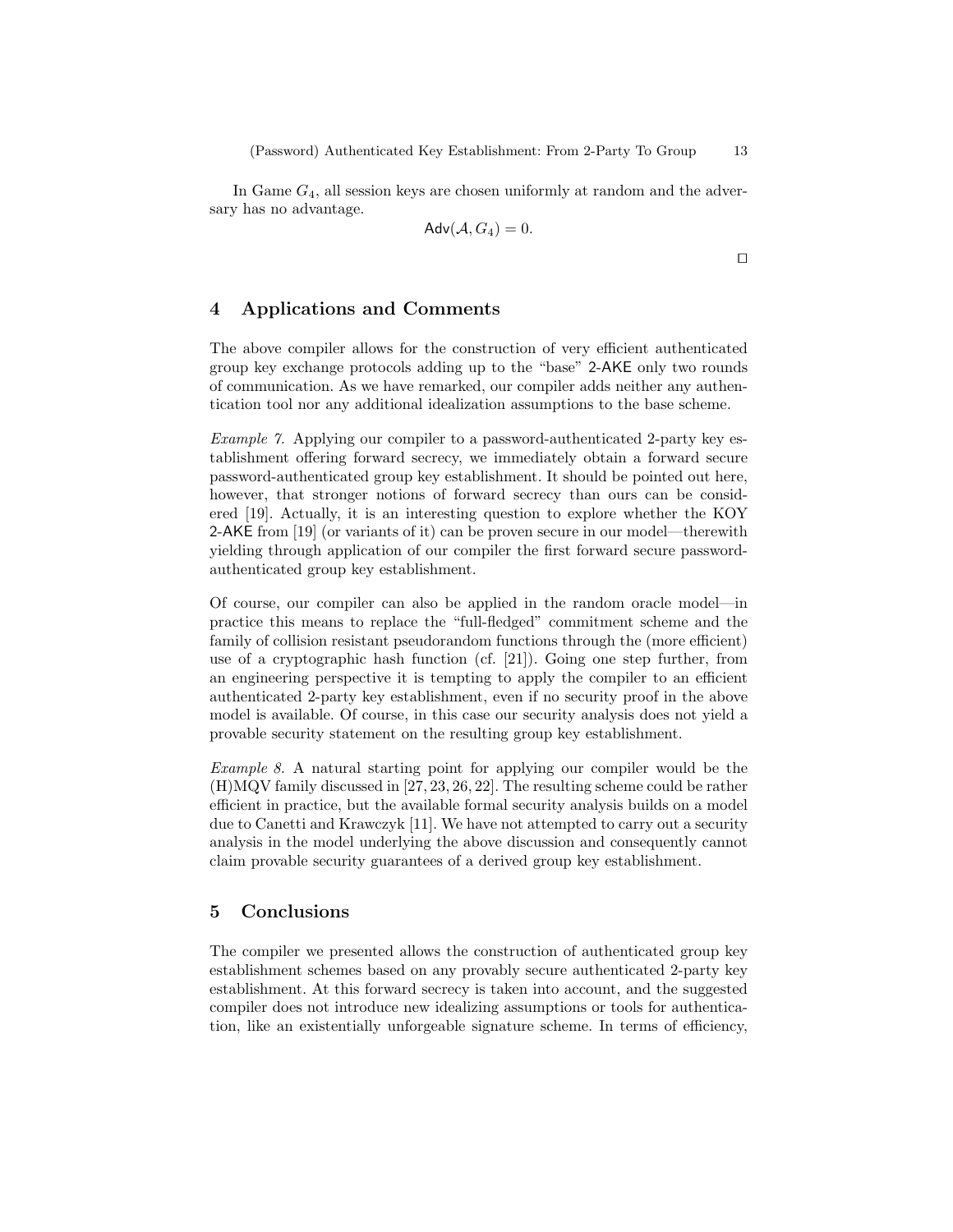adding only two additional rounds to a 2-party solution seems acceptable, too, and renders the compiler an interesting tool for practical protocol design.

Both from a theoretical and from a practical point of view, it seems worthwhile to explore the tightness of the above security proof more closely, when applying the compiler to specific protocols. In the described form, the compiler restricts to black-box access to the underlying two-party key establishment, but for a specific use case, there is no need for such a restriction.

Also, we have not explored the behaviour of our compiler within the universal composability framework. In particular, it would be interesting to explore the security level achieved applying our compiler to universally composable password based two party key exchange protocols, along the lines of [10].

# Acknowledgements

The first author was supported in part by the European Commission through the IST Program under Contract IST-2002-507932 ECRYPT and by France Telecom R&D as part of the contract CIDRE, between France Telecom R&D and Ecole normale supérieure.

### References

- 1. Michel Abdalla, Pierre-Alain Fouque, and David Pointcheval. Password-Based Authenticated Key Exchange in the Three-Party Setting. In Serge Vaudenay, editor, Public Key Cryptography – PKC 2005, volume 3386 of Lecture Notes in Computer Science, pages 65–84. Springer, 2005.
- 2. Michel Abdalla, Pierre-Alain Fouque, and David Pointcheval. Password-Based Authenticated Key Exchange in the Three-Party Setting. IEE Proceedings  $- In$ formation Security, 153(1):27–39, March 2006.
- 3. Mihir Bellare, David Pointcheval, and Phillip Rogaway. Authenticated Key Exchange Secure Against Dictionary Attacks. In Bart Preneel, editor, Advances in Cryptology – EUROCRYPT 2000, volume 1807 of Lecture Notes in Computer Science, pages 139–155. Springer, 2000.
- 4. Mihir Bellare and Phillip Rogaway. Entitiy Authentication and Key Distribution. In Douglas R. Stinson, editor, Advances in Cryptology – CRYPTO '93, volume 773 of Lecture Notes in Computer Science, pages 232–249. Springer, 1994.
- 5. Jens-Matthias Bohli, María Isabel González Vasco, and Rainer Steinwandt. Secure Group Key Establishment Revisited. Cryptology ePrint Archive, Report 2005/395, 2005. Available at http://eprint.iacr.org/2005/395/.
- 6. Jens-Matthias Bohli, María Isabel González Vasco, and Rainer Steinwandt. Password-Authenticated Constant-Round Group Key Establishment with a Common Reference String . Cryptology ePrint Archive: Report 2006/214, 2006. Available at http://eprint.iacr.org/2006/214.
- 7. Victor Boyko, Philip D. MacKenczie, and Sarvar Patel. Provable-Secure Password-Authenticated Key Exchange Using Diffie-Hellman. In Bart Preneel, editor, Advances in Cryptology – EUROCRYPT 2000, volume 1807 of Lecture Notes in Computer Science, pages 156–171. Springer, 2000.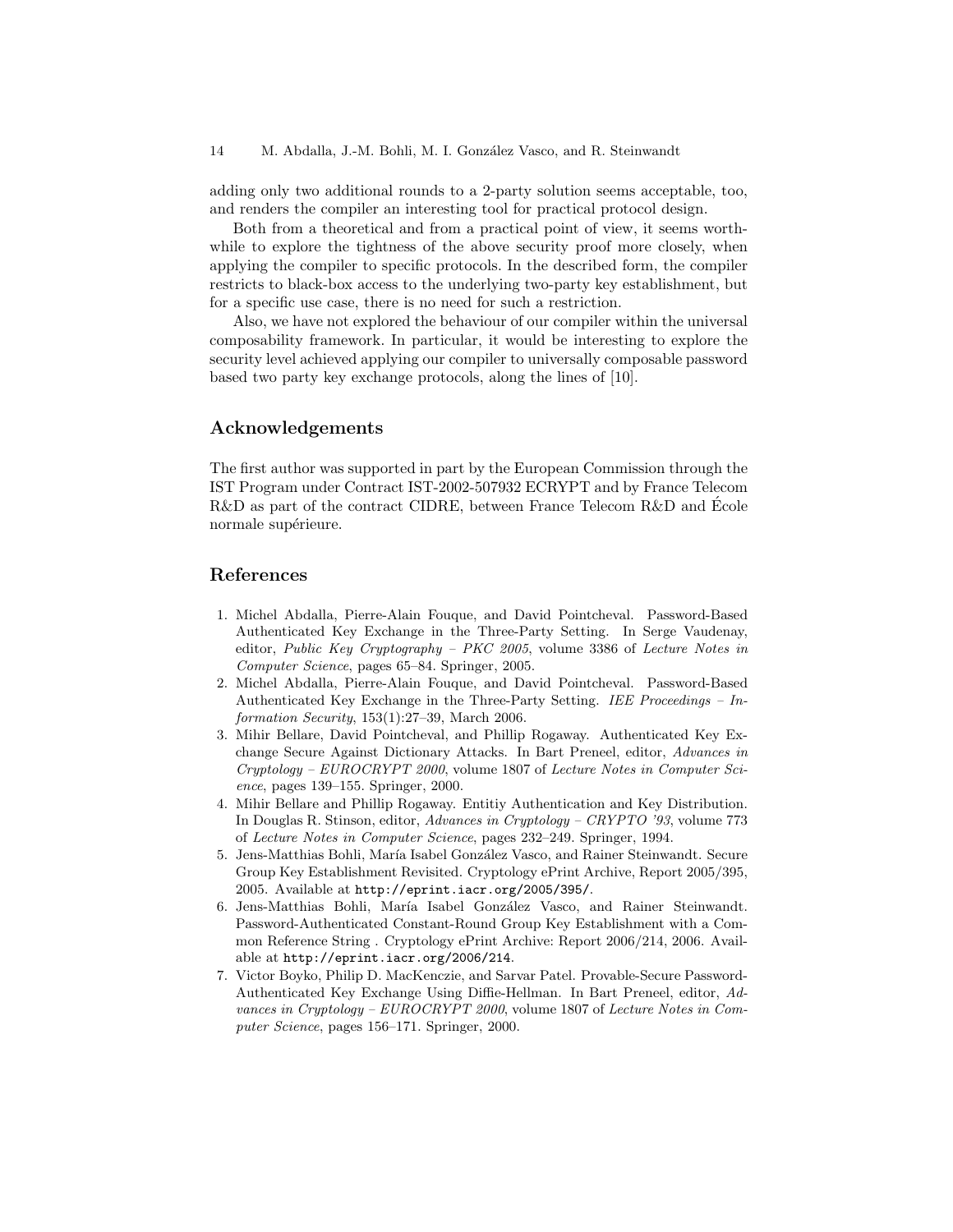(Password) Authenticated Key Establishment: From 2-Party To Group 15

- 8. Mike Burmester and Yvo Desmedt. A Secure and Efficient Conference Key Distribution System. In Alfredo De Santis, editor, Advances in Cryptology –  $EU$ ROCRYPT'94, volume 950 of Lecture Notes in Computer Science, pages 275–286. Springer, 1995.
- 9. Mike Burmester and Yvo G. Desmedt. Efficient and Secure Conference-Key Distribution. In T. Mark A. Lomas, editor, Proceedings of the International Workshop on Security Protocols, volume 1189 of Lecture Notes in Computer Science, pages 119–129. Springer, 1996.
- 10. Ran Canetti, Shai Halevi, Jonathan Katz, Yehuda Lindell, and Philip MacKenzie. Universally Composable Password-Based Key Exchange. In Ronald Cramer, editor, Advances in Cryptology – EUROCRYPT 2005, volume 3495 of Lecture Notes in Computer Science, pages 404–421. Springer, 2005.
- 11. Ran Canetti and Hugo Krawczyk. Analysis of Key-Exchange Protocols and Their Use for Building Secure Channels. In Birgit Pfitzmann, editor, Advances in Cryptology – EUROCRYPT 2001, volume 2045 of Lecture Notes in Computer Science, pages 453–474. Springer, 2001.
- 12. Danny Dolev, Cynthia Dwork, and Moni Naor. Non-Malleable Cryptography. SIAM Journal of Computing, 30(2):391–437, 2000.
- 13. Ratna Dutta and Rana Barua. Password-Based Encrypted Group Key Agreement. International Journal of Network Security, 3(1):23–34, July 2006.
- 14. Rosario Gennaro and Yehuda Lindell. A Framework for Password-Based Authenticated Key Exchange. Cryptology ePrint Archive: Report 2003/032, 2003. Available at http://eprint.iacr.org/2003/032.
- 15. Rosario Gennaro and Yehuda Lindell. A Framework for Password-Based Authenticated Key Exchange (Extended Abstract). In Eli Biham, editor, Advances in Cryptology – EUROCRYPT 2003, volume 2656 of Lecture Notes in Computer Science, pages 524–543. Springer, 2003.
- 16. Oded Goldreich and Yehuda Lindell. Session-key generation using human passwords only. In Advances in Cryptology – CRYPTO '01, pages 408–432, London, UK, 2001. Springer-Verlag.
- 17. Jung Yeon Hwang, Su-Mi Lee, and Dong Hoon Lee. Scalable key exchange transformation: from two-party to group. Electronic Letters, 40(12):728–729, 2004.
- 18. Jonathan Katz, Rafail Ostrovsky, and Moti Yung. Efficient Password-Authenticated Key Exchange Using Human-Memorable Passwords. In Birgit Pfitzmann, editor, Advances in Cryptology – EUROCRYPT 2001, volume 2045 of Lecture Notes in Computer Science, pages 475–494. Springer, 2001.
- 19. Jonathan Katz, Rafail Ostrovsky, and Moti Yung. Forward Secrecy in Password-Only Key Exchange Protocols. In Stelvio Cimato, Clemente Galdi, and Giuseppe Persiano, editors, Security in Communication Networks: Third International Conference, SCN 2002, volume 2576 of Lecture Notes in Computer Science, pages 29–44. Springer, 2003.
- 20. Jonathan Katz, Rafail Ostrovsky, and Moti Yung. Efficient and Secure Authenticated Key Exchange Using Weak Passwords, 2006. Available at http: //www.cs.umd.edu/~jkatz/papers/password.pdf.
- 21. Jonathan Katz and Ji Sun Shin. Modeling Insider Attacks on Group Key-Exchange Protocols. Cryptology ePrint Archive: Report 2005/163, 2005. Available at http: //eprint.iacr.org/2005/163.
- 22. Hugo Kawczyck. HMQV: A High-Performance Secure Diffie-Hellman Protocol. Cryptology ePrint Archive: Report 2005/176, 2005. Available at http://eprint. iacr.org/2005/176.